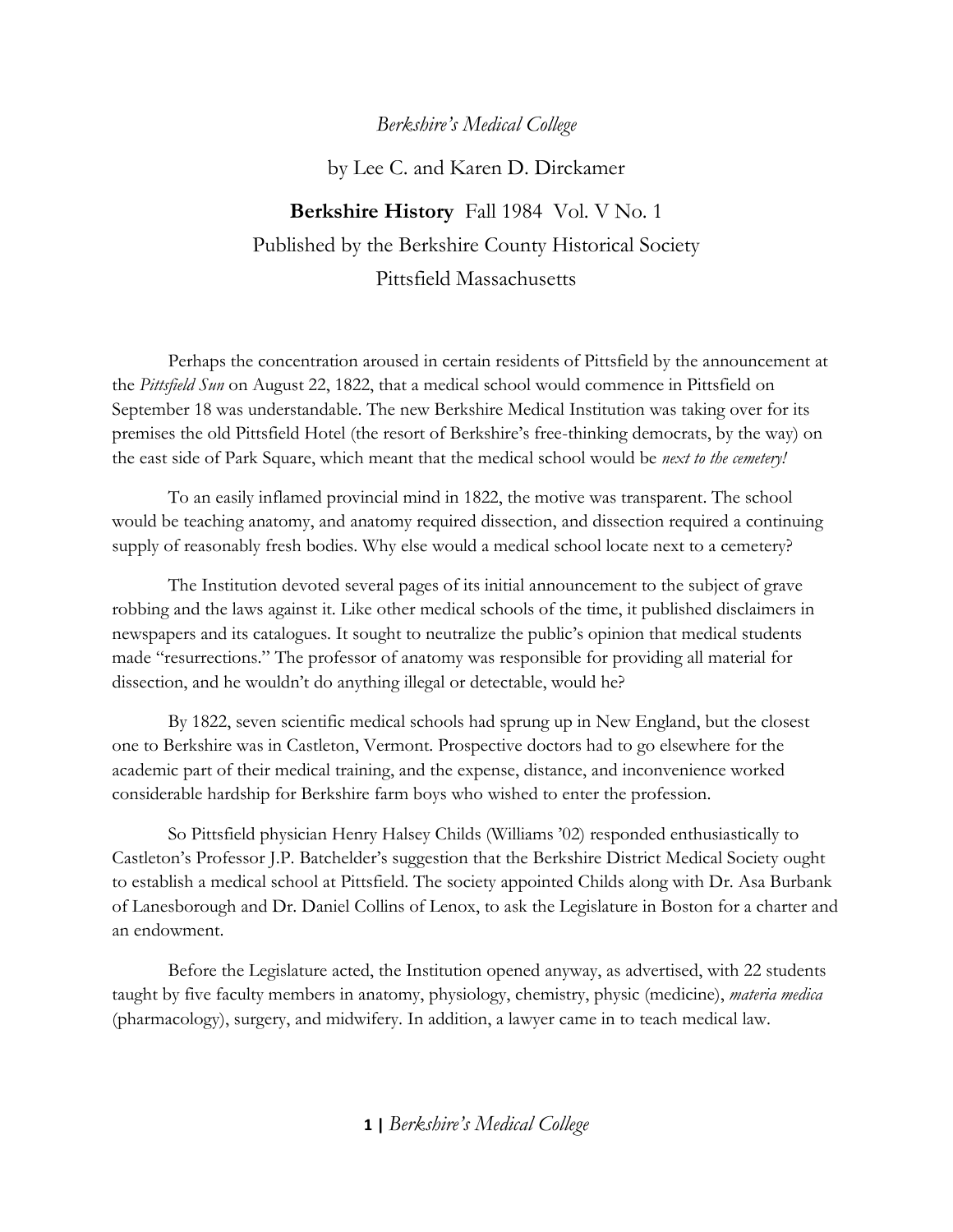On January 4, 1823, Governor Brooks signed the act the Legislature had passed granting the Institute a charter (over strenuous objections from Harvard Medical School) but no endowment. By then Williams had agreed to cooperate with the Institution as the Legislature had stipulated as a condition of its approval, an association which continued until 1837. Thereafter the Institution was linked with Vermont Medical College until 1856.

In those days, formal study at a medical school was not a large part of most doctors' threeyear professional preparation. As late as the Civil War only 50% of all doctors had graduated from a medical school. The rest had become doctors by "reading" with an established local doctor, keeping his accounts, reading in his medical books, and helping with his patients. The inadequacy of this apprentice system to introduce the student to scientific methods and the fruits of medical research was the despair of advanced medical educators like Oliver Wendell Holmes, who for a time apparently toyed with the idea of accepting Child's twice-repeated offer of a professorship at Pittsfield.

At a country medical school like Berkshire, the faculty assembled only for the lecture term, which lasted between 12 and 16 weeks. Several of the instructors were teachers from Williams; some were itinerant lecturers from other medical schools; some were country doctors. Students had to attend two terms of lectures to get the degree, but as the course of study remained the same every term, the second must have been repetitive. Tuition each term was \$40 and board was \$1.75 a week, including washing, room, and use of the laboratories in the old hotel stables.

By 1830 the Institution was graduating 24 medical students, four more than Harvard. It introduced pathology to the medical school curriculum, and opened a clinic for the needy. It sponsored a series of science lectures open to the public as well as to students, and tried to do something to round out medical students' education in literature, history, and general intellectual cultivation. In the 44 years of its existence it graduated 1138 doctors and was an acknowledged success, a leader, even, in medical education.

But the legislature's refusal from the beginning to back it financially meant that it was never self- supporting and never out of debt. It reeled from one crisis to another, often calling upon its teachers for loans, who were frequently paid in IOU's by their students. On February 5, 1850, the old hotel quarters burned, but with a grant of \$10,000 from the state and \$5,000 donated by Berkshire citizens, the Institute shortly erected a new building on South Street, which it occupied until 1867, when a drop in enrollment sank in for good.

Pittsfield bought the new building for a high school and the Institute after finally paying its debts, turned the rest of its assets,  $$4,400$ , over to the Berkshire Athenaeum. With that,  $19<sup>th</sup>$  century medical education disappeared from the Berkshires, and Pittsfielders no longer had to worry about body-snatching.

**2 |** *Berkshire's Medical College*